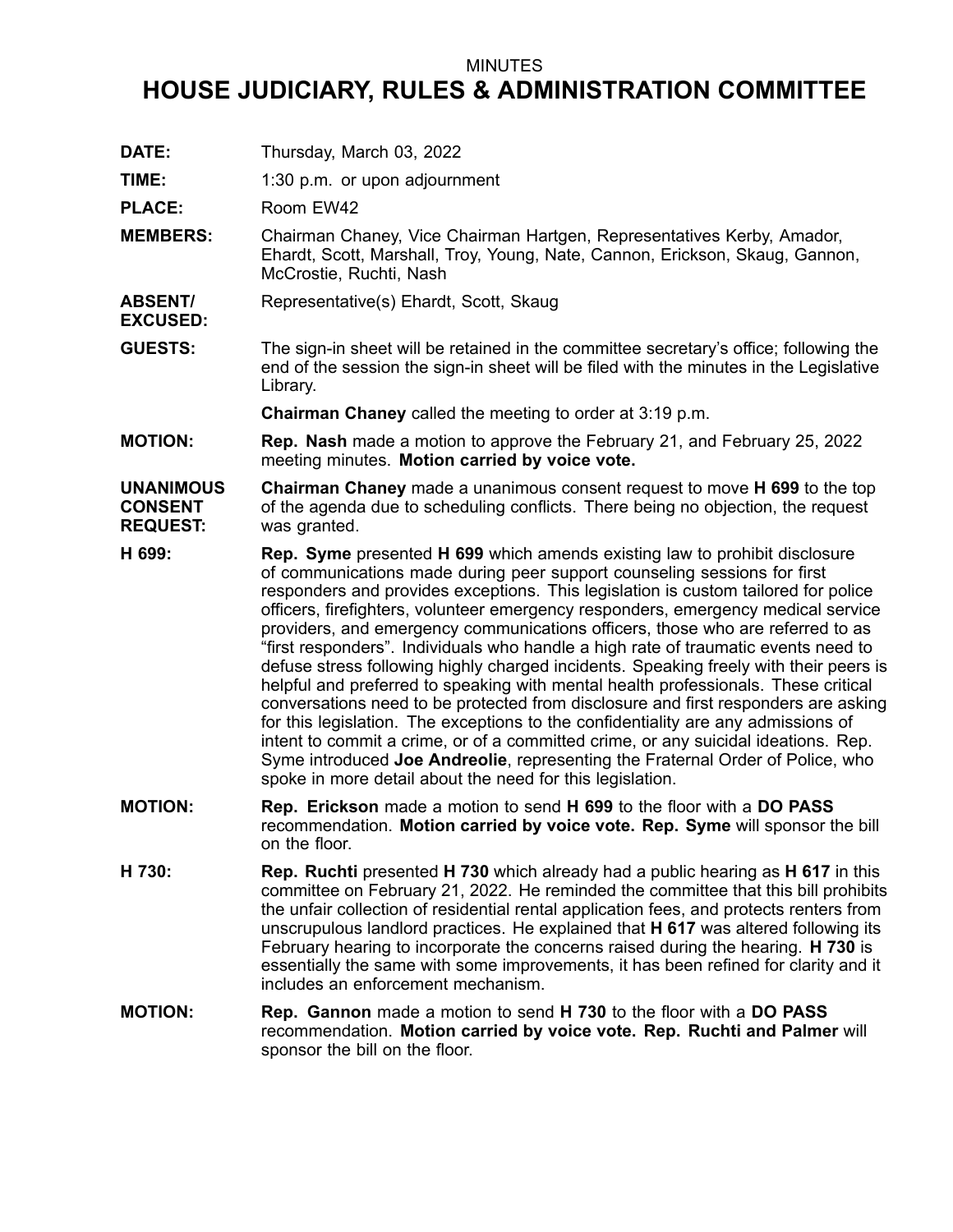- **S 1333: Rep. Hartgen** presented **S 1333** which amends existing law to revise the number of judges in the Fourth Judicial District by one and makes provisions regarding resident chambers. District Four currently has twelve district judges and one judge travels back and forth to serve Elmore County. Tracking of the court's numbers have justified the need for <sup>a</sup> full time judge in Elmore County. **S 1333** adds one judge to the Fourth Judicial District, raising the number to thirteen district judges, and provides that the new judge will be chambered in Elmore County.
- **MOTION: Rep. Nash** made <sup>a</sup> motion to send **S 1333** to the floor with <sup>a</sup> **DO PASS** recommendation. **Motion carried by voice vote. Rep. Hartgen** will sponsor the bill on the floor.
- **H 624: Rep. Gannon** presented **H 624** which amends existing law to provide that notice of an increase in rent or <sup>a</sup> nonrenewal of <sup>a</sup> lease must be given at least 60 days before the increase or nonrenewal takes effect. Rep. Gannon explained that this legislation is intended to encourage better communication between landlords and tenants so there is time for both parties to make necessary plans. This legislation has been inspired by the current housing market crisis, rentals are running at <sup>a</sup> 98% occupancy, and the monthly costs are skyrocketing. To help reduce the negative effect, landlords and tenants need to start talking to each other earlier, and the traditional 30 days notice is not providing adequate time to make housing changes in this housing market.

**Rep. Gannon** responded to committee questions and concerns about how the change from thirty days to sixty days would impact existing leases that are defined in terms of "month to month", the long standing rental practice of requiring <sup>a</sup> first and last month's rent, and the established eviction process.

**Chairman Chaney** turned the gavel over to **Vice Chairman Hartgen**.

**Pam Roemer, Angelica Moran, Matt Barbee, April Hoy, Christy Roget, Mark Snowball,** representing themselves; and **Francoise Cleveland,** AARP; **Linda Beebe,** Jesse Tree volunteer; spoke **in support** of **H 624,** saying that rental costs in Idaho have increased 30% or more in <sup>a</sup> short time, and that in the current housing shortage alternative housing is very difficult to find. This situation is creating <sup>a</sup> significant hardship on renters, especially for those with moderate income, special needs or special circumstances, and older fixed income adult renters. Wages and other incomes are not keeping pace with the skyrocketing rent increases. The customary thirty day notice to communicate changes to <sup>a</sup> lease agreement is not an adequate these days to absorb sudden \$200- \$500 <sup>a</sup> month rent increases; and especially in the case of <sup>a</sup> forced move, it is not enough time to secure <sup>a</sup> different residence and relocate.

**Sandra Swanson**, SW Idaho National Association of Residential Property Managers (NARPM); **Spencer Henderson**, Realty Management Associates, Inc. and SW NARPM; **Doug Taylor**, Idaho Apartment Association; **Melissa Sharone**, NARPM and owner of <sup>a</sup> property management company; spoke **in opposition** to **H 624** saying that it interferes with the right to contract and alters <sup>a</sup> well established practice that could result in unintended consequences. It will cause confusion in an already complicated market and it could easily lead to an increase in rental deposits which would just slow down the process of getting people housed and relocated. Property owners already have the ability to work with people who need more time to secure a different residence and relocate and most landlords are willing to give people the time they need to make housing changes in the absence of pre-existing occupancy problems or payment arrears. The housing crisis has informally influenced <sup>a</sup> practice of extended notice, even 60 days, but thirty day notice for contract changes has been <sup>a</sup> long standing practice that is balanced, with an equal courtesy between the renter and the landlord. A new law because of the current housing market is not necessary.